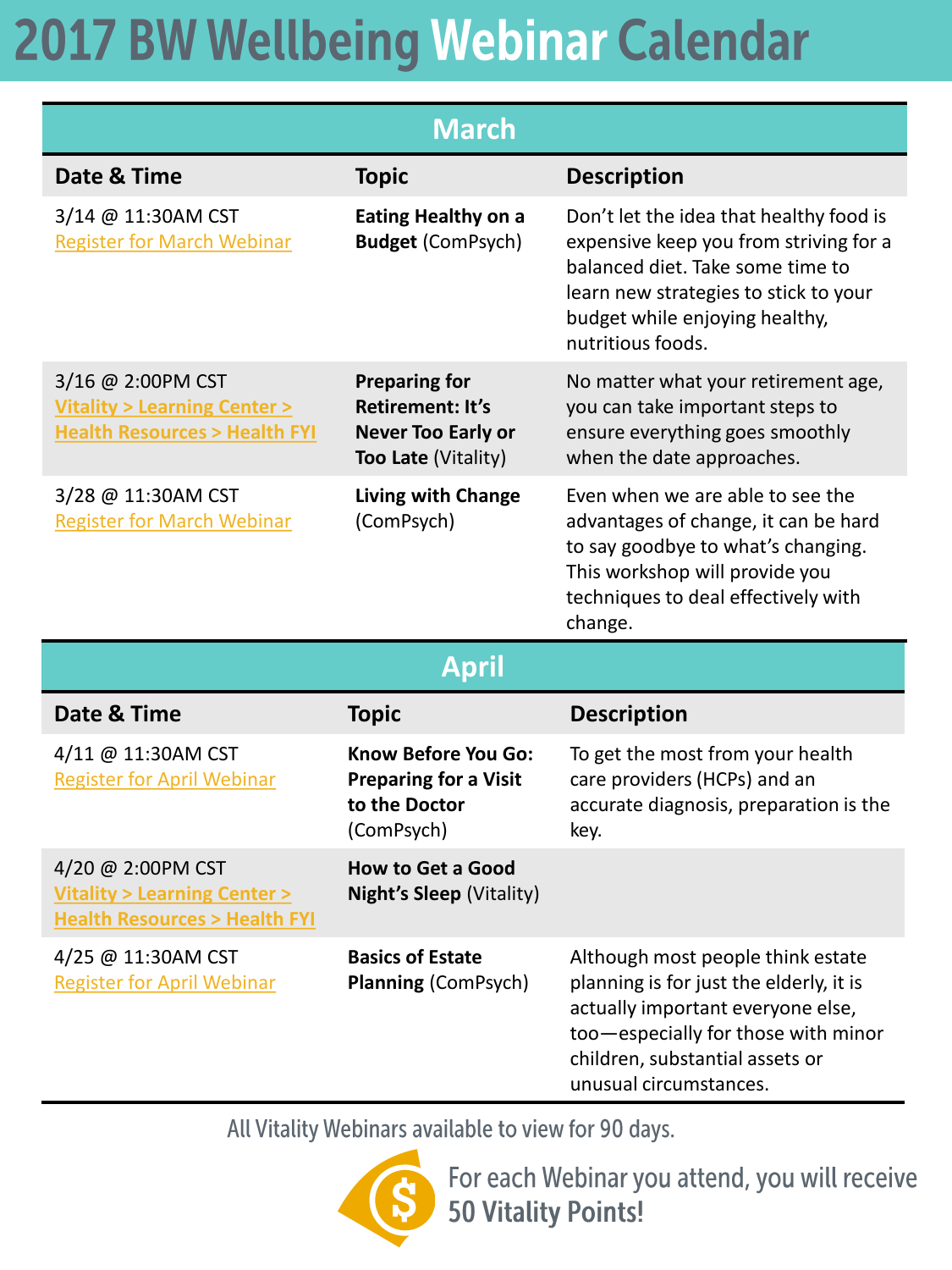| <b>May</b>                                                                                                |                                                                                                                       |                                                                                                                                                                                                                                                                                                |  |
|-----------------------------------------------------------------------------------------------------------|-----------------------------------------------------------------------------------------------------------------------|------------------------------------------------------------------------------------------------------------------------------------------------------------------------------------------------------------------------------------------------------------------------------------------------|--|
| Date & Time                                                                                               | <b>Topic</b>                                                                                                          | <b>Description</b>                                                                                                                                                                                                                                                                             |  |
| 5/9 @ 11:30AM CST<br><b>Register for May Webinar</b>                                                      | <b>School's Out:</b><br><b>Getting Everyone</b><br><b>Through the</b><br><b>Summer (ComPsych)</b>                     | This workshop offers several ideas on<br>summer activities and provides<br>practical suggestions on how to keep<br>your kids safe while you're at work.                                                                                                                                        |  |
| 5/18 @ 2:00PM CST<br><b>Vitality &gt; Learning Center &gt;</b><br><b>Health Resources &gt; Health FYI</b> | Be Present, Be<br><b>Listened To (Vitality)</b>                                                                       |                                                                                                                                                                                                                                                                                                |  |
| 5/23 @ 11:30AM CST<br><b>Register for May Webinar</b>                                                     | <b>Get Moving: An</b><br><b>Introduction to</b><br><b>Exercise (ComPsych)</b>                                         | In this workshop, we revisit the basic<br>concepts of exercise, benefits of<br>exercise, types of exercise, and how<br>to begin and progress your exercise<br>program safely.                                                                                                                  |  |
| <b>June</b>                                                                                               |                                                                                                                       |                                                                                                                                                                                                                                                                                                |  |
| Date & Time                                                                                               | <b>Topic</b>                                                                                                          | <b>Description</b>                                                                                                                                                                                                                                                                             |  |
| 6/13 @ 11:30AM CST<br><b>Register for June Webinar</b>                                                    | <b>Healthy Lifestyle:</b><br><b>Changing the Way You</b><br><b>Think about Diet and</b><br><b>Exercise (ComPsych)</b> | This workshop provides an<br>overview of safe and effective<br>strategies to improve overall fitness<br>through manageable changes in<br>diet and exercise.                                                                                                                                    |  |
| 6/15 @ 2:00PM CST<br><b>Vitality &gt; Learning Center &gt;</b><br><b>Health Resources &gt; Health FYI</b> | <b>Relationships Matter:</b><br><b>Making Time to</b><br><b>Nurture Important</b><br><b>Relationships (Vitality)</b>  |                                                                                                                                                                                                                                                                                                |  |
| 6/27 @ 11:30AM CST<br><b>Register for June Webinar</b>                                                    | <b>Helping a Loved One</b><br><b>Through Difficult</b><br>Times (ComPsych)                                            | How do you balance your urge to<br>show how much you care with your<br>desire to respect your loved one's<br>need for space and time to grieve<br>or process their loss? In this<br>workshop we'll discuss what you<br>can do and, importantly, what you<br>should not do in these situations. |  |

All Vitality Webinars available to view for 90 days.



For each Webinar you attend, you will receive **50 Vitality Points!**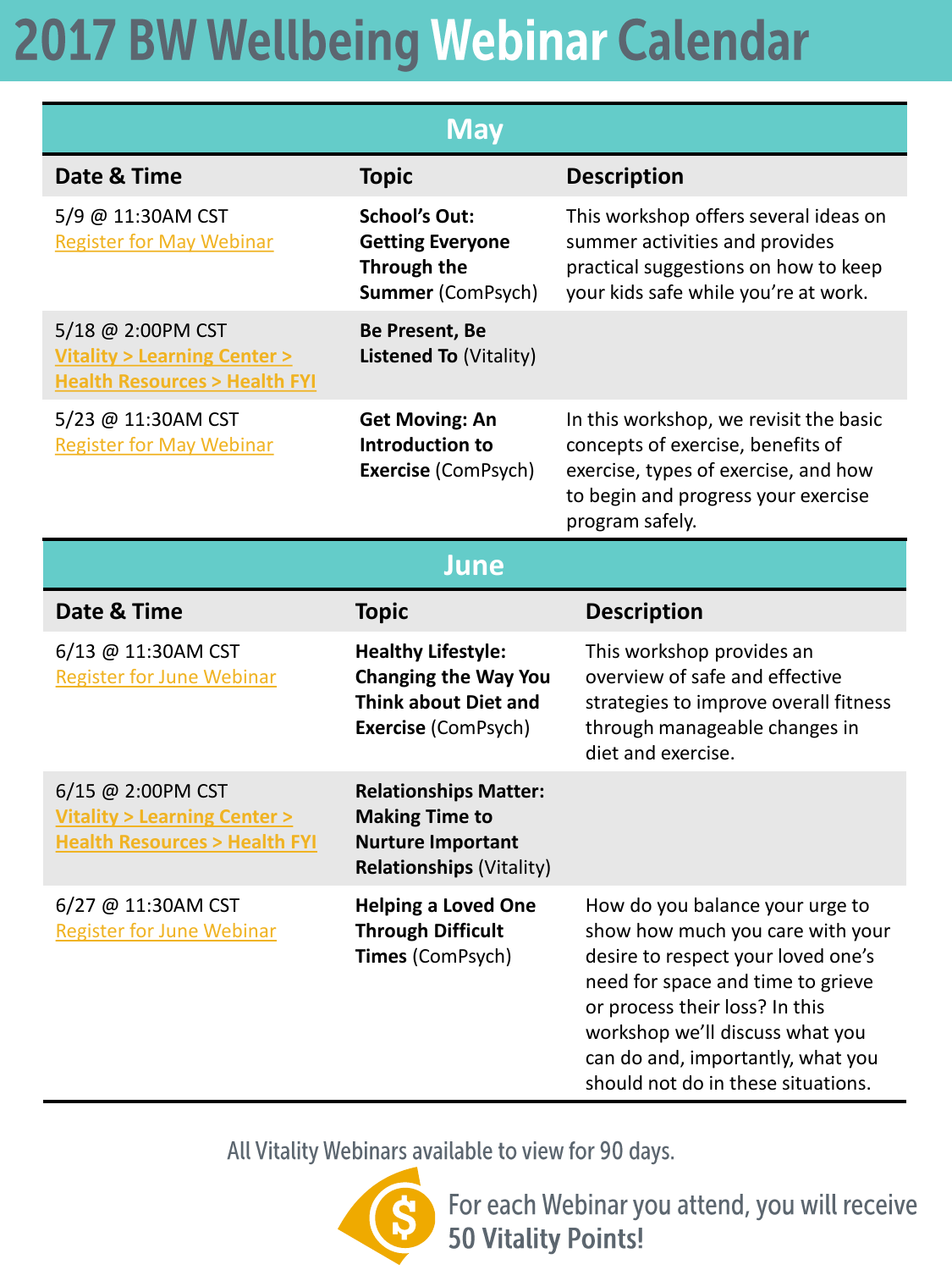| July                                                                                                      |                                                                                                                |                                                                                                                                                                                                                           |
|-----------------------------------------------------------------------------------------------------------|----------------------------------------------------------------------------------------------------------------|---------------------------------------------------------------------------------------------------------------------------------------------------------------------------------------------------------------------------|
| Date & Time                                                                                               | <b>Topic</b>                                                                                                   | <b>Description</b>                                                                                                                                                                                                        |
| 7/11 @ 11:30AM CST<br><b>Register for July Webinar</b>                                                    | <b>Balancing Work and</b><br>Life (ComPsych)                                                                   | This workshop will help participants<br>explore and define home<br>responsibilities, identify career<br>requirements and prioritize leisure<br>time.                                                                      |
| 7/20 @ 2:00PM CST<br><b>Vitality &gt; Learning Center &gt;</b><br><b>Health Resources &gt; Health FYI</b> | <b>Healthy Travel: Do</b><br><b>Vacations a Different</b><br>Way (Vitality)                                    |                                                                                                                                                                                                                           |
| 7/25 @ 11:30AM CST<br><b>Register for July Webinar</b>                                                    | The Importance of<br><b>Participating in Your</b><br><b>Employer's</b><br><b>Retirement Plan</b><br>(ComPsych) | Your employer's retirement plan is<br>an essential component of your<br>future financial security. It is<br>important that you understand how<br>your plan works and what benefits<br>you will receive.                   |
| <b>August</b>                                                                                             |                                                                                                                |                                                                                                                                                                                                                           |
| Date & Time                                                                                               | <b>Topic</b>                                                                                                   | <b>Description</b>                                                                                                                                                                                                        |
| 8/8 @ 11:30AM CST<br><b>Register for August Webinar</b>                                                   | <b>Resiliency: Bouncing</b><br><b>Back After a Setback</b><br>(ComPsych)                                       | This workshop will examine the<br>characteristics of resilience and<br>discover ways to introduce greater<br>resilience into our lives.                                                                                   |
| 8/17 @ 2:00PM CST<br><b>Vitality &gt; Learning Center &gt;</b><br><b>Health Resources &gt; Health FYI</b> | <b>Active Commuting:</b><br><b>Switch Up Your</b><br><b>Commute (Vitality)</b>                                 |                                                                                                                                                                                                                           |
| 8/22 @ 11:30AM CST<br><b>Register for August Webinar</b>                                                  | Learning to Say "No"<br>(ComPsych)                                                                             | By saying "no" we define who we<br>are, what are willing or not willing<br>to do and what we permit others to<br>do to us. The ability to say "no" is<br>critical skill that many have never<br>developed or fear to use. |

All Vitality Webinars available to view for 90 days.



For each Webinar you attend, you will receive<br>50 Vitality Points!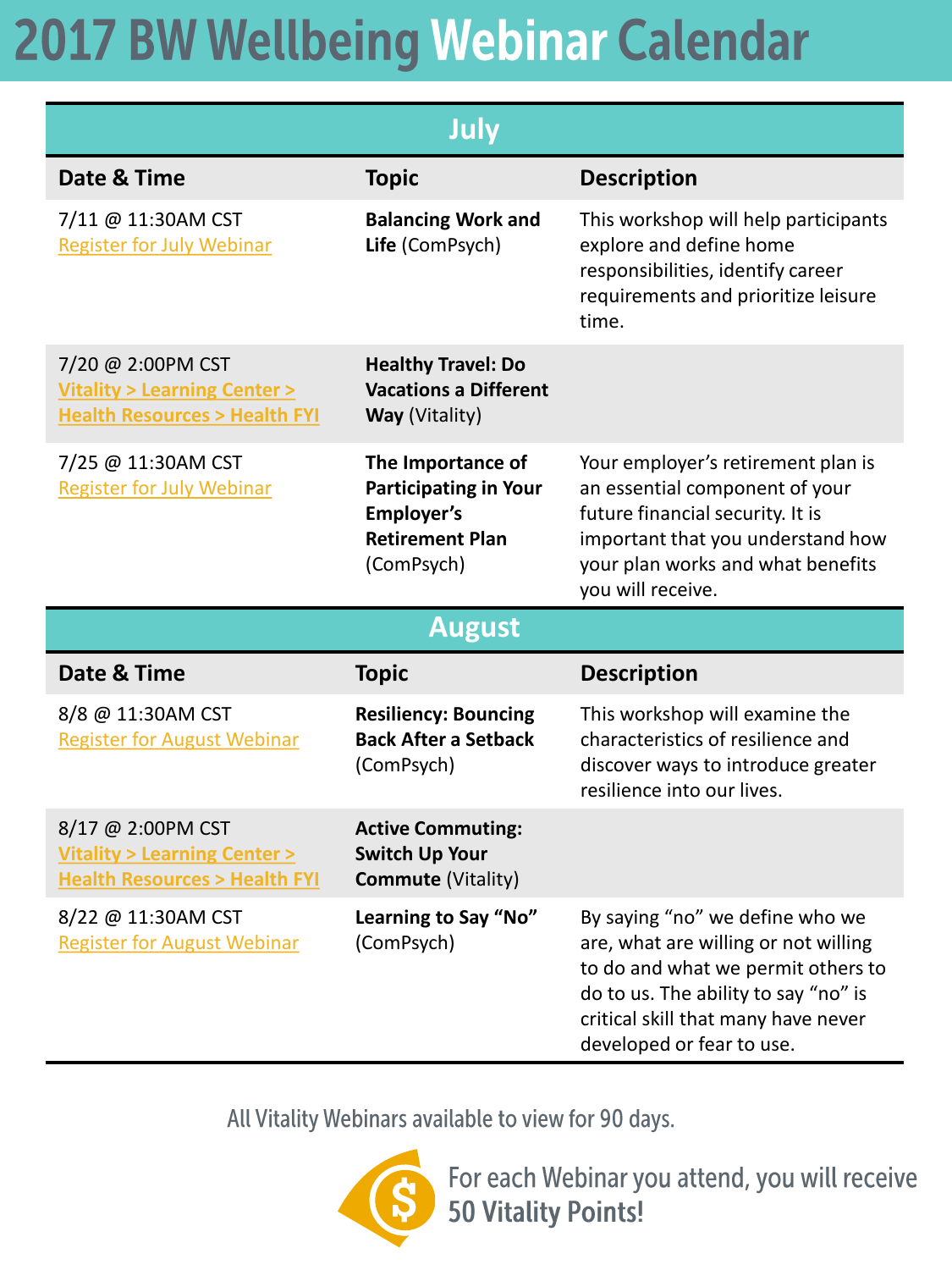| <b>September</b>                                                                                           |                                                                                                     |                                                                                                                                                                                                                                                   |  |  |
|------------------------------------------------------------------------------------------------------------|-----------------------------------------------------------------------------------------------------|---------------------------------------------------------------------------------------------------------------------------------------------------------------------------------------------------------------------------------------------------|--|--|
| Date & Time                                                                                                | <b>Topic</b>                                                                                        | <b>Description</b>                                                                                                                                                                                                                                |  |  |
| 9/12 @ 11:30AM CST<br><b>Register for September</b><br>Webinar                                             | <b>Standing Tall: Handling</b><br><b>Bullies On and Off the</b><br>Playground (ComPsych)            | While some people say that<br>bullying is just part of growing<br>up, recent incidents of school<br>violence, which are linked to<br>bullying, demonstrate that this is<br>an issue to be taken seriously.                                        |  |  |
| 9/21 @ 2:00PM CST<br><b>Vitality &gt; Learning Center &gt;</b><br><b>Health Resources &gt; Health FYI</b>  | <b>Health and Your</b><br><b>Surroundings:</b><br><b>Rediscover Your</b><br>Neighborhood (Vitality) |                                                                                                                                                                                                                                                   |  |  |
| 9/26 @ 11:30AM CST<br><b>Register for September</b><br>Webinar                                             | <b>Stress: A Way of Life or a</b><br>Fact of Life (ComPsych)                                        | This workshop will help you to<br>understand more about stress,<br>identify your stressors and learn<br>ways to cope with and manage<br>high stress levels.                                                                                       |  |  |
| <b>October</b>                                                                                             |                                                                                                     |                                                                                                                                                                                                                                                   |  |  |
| Date & Time                                                                                                | <b>Topic</b>                                                                                        | <b>Description</b>                                                                                                                                                                                                                                |  |  |
| 10/10 @ 11:30AM CST<br><b>Register for October Webinar</b>                                                 | 10 Strategies for<br><b>Improving Your</b><br>Finances (ComPsych)                                   | The current economic climate brings<br>both challenges and opportunities<br>from a financial perspective. The 10<br>financial tips discussed in this work<br>shop will get you on the road to<br>financial wellbeing during<br>challenging times. |  |  |
| 10/19 @ 2:00PM CST<br><b>Vitality &gt; Learning Center &gt;</b><br><b>Health Resources &gt; Health FYI</b> | <b>Stay Debt-Free this</b><br><b>Holiday Season</b><br>(Vitality)                                   |                                                                                                                                                                                                                                                   |  |  |
| 10/24 @ 11:30AM CST<br><b>Register for October Webinar</b>                                                 | <b>Understanding</b><br><b>Depression</b><br>(ComPsych)                                             | This workshop will identify the<br>symptoms associated with<br>depression, possible causes and<br>treatments.                                                                                                                                     |  |  |

All Vitality Webinars available to view for 90 days.